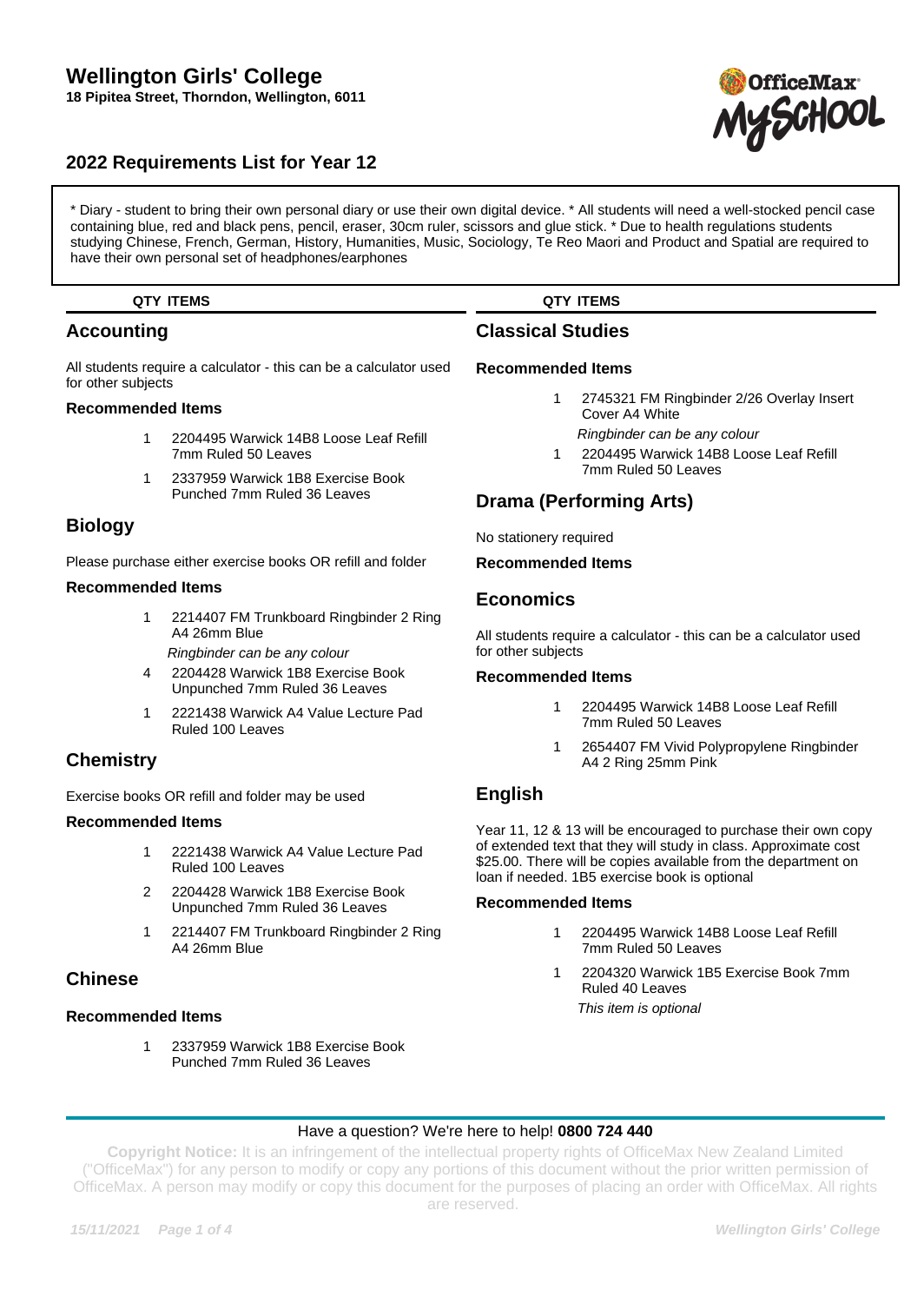# **2022 Requirements List for Year 12**

### **QTY ITEMS**

## **English Language**

#### **Recommended Items**

2 2884194 Warwick A4 Exercise Book 8mm Ruled 32 Leaves

# **English Language Literacy**

#### **Recommended Items**

- 1 2884194 Warwick A4 Exercise Book 8mm Ruled 32 Leaves
- 1 2304406 OfficeMax L-Shaped Pockets A4 Blue

# **English Projects**

No stationery required for this subject

### **Recommended Items**

# **English Stories**

No stationery required for this subject

#### **Recommended Items**

### **French**

All students are required to provide their own earphones/headphones

#### **Recommended Items**

1 2204428 Warwick 1B8 Exercise Book Unpunched 7mm Ruled 36 Leaves

### **Gateway**

No stationery required

**Recommended Items**

# **General Studies**

No stationery required

**Recommended Items**

### **QTY ITEMS**

### **Geography**

- BYOD (Chromebook or laptop) OR exercise book of your choice - All students are required to provide their own earphones/headphones

### **Recommended Items**

### **German**

All students are required to provide their own earphones/headphones

#### **Recommended Items**

1 2204428 Warwick 1B8 Exercise Book Unpunched 7mm Ruled 36 Leaves

### **History**

- BYOD (Chromebook or laptop) OR exercise book of your choice - All students are required to provide their own earphones/headphones

### **Recommended Items**

### **Humanities**

Exercise book OR refill to be used for this subject

### **Recommended Items**

- 1 2204320 Warwick 1B5 Exercise Book 7mm Ruled 40 Leaves
- 1 2204495 Warwick 14B8 Loose Leaf Refill 7mm Ruled 50 Leaves

### **Latin**

Students can either use exercise books or folder and refill

#### **Recommended Items**

- 1 2204320 Warwick 1B5 Exercise Book 7mm Ruled 40 Leaves
- 1 2204495 Warwick 14B8 Loose Leaf Refill 7mm Ruled 50 Leaves
- 1 2214407 FM Trunkboard Ringbinder 2 Ring A4 26mm Blue

# **Mathematics - MS/MSI**

Calculator recommendation: A Casio Graphics Calculator is required for 12MS, but recommended for 12 MSI

### Have a question? We're here to help! **0800 724 440**

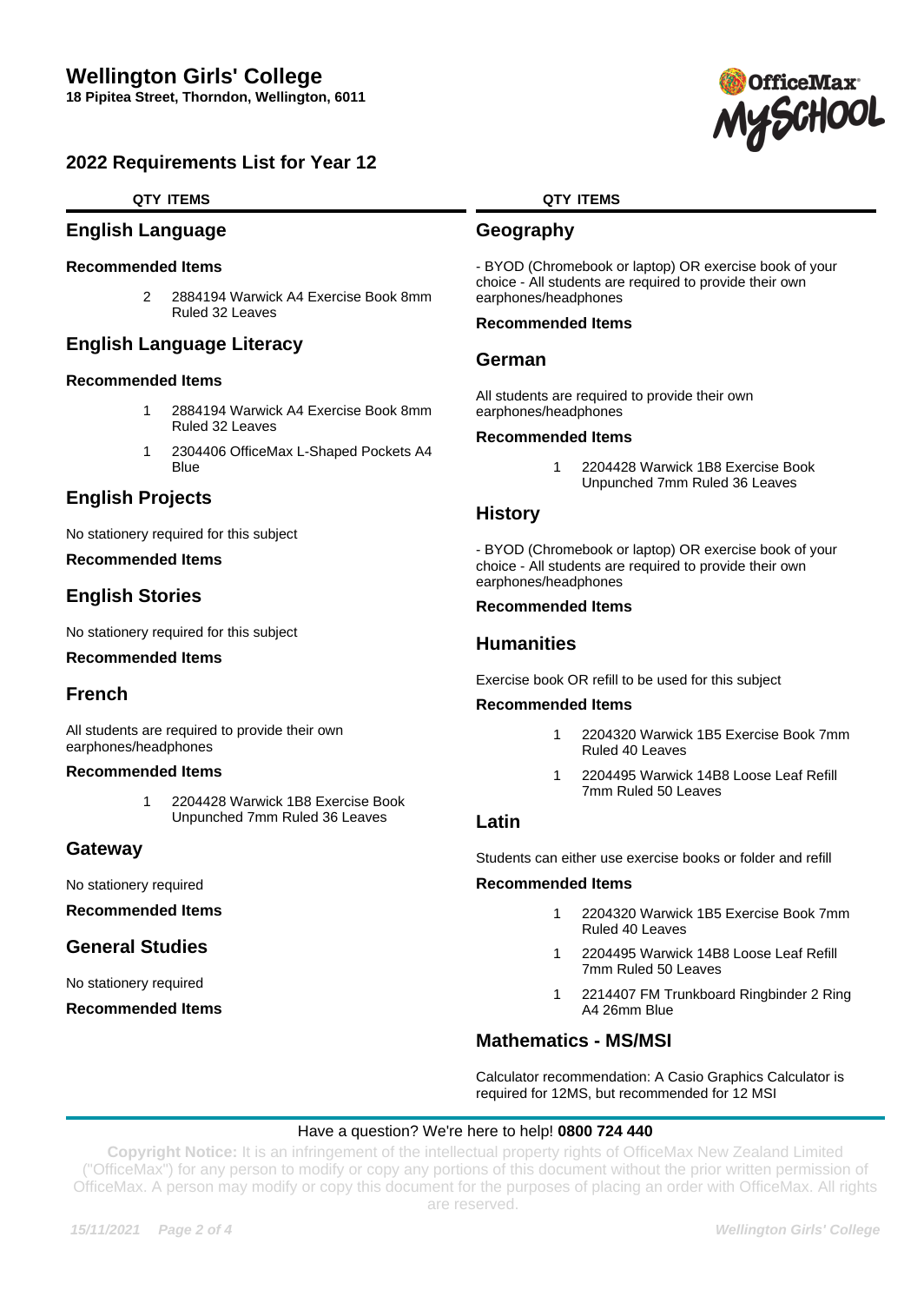# **2022 Requirements List for Year 12**

### **QTY ITEMS**

### **Mathematics - MS/MSI**

#### **Recommended Items**

2 2204649 Warwick 1J5 Exercise Book 5mm Quad 36 Leaves

## **Media Studies**

All students need headphones with a standard 3.5mm jack (NOT - BYOD (Chromebook or laptop) OR exercise book of your bluetooth connections) Students to use either 1B5 exercise book OR BYOD (tablet, chromebook or laptop - NOT a phone)

#### **Recommended Items**

1 2884194 Warwick A4 Exercise Book 8mm Ruled 32 Leaves

## **Music**

All students are required to provide their own earphones/headphones ( NOT bluetooth or USB)

#### **Recommended Items**

- 1 1022563 Staedtler Tradition Graphite 2B Pencil
- 1 2204428 Warwick 1B8 Exercise Book Unpunched 7mm Ruled 36 Leaves

# **Physical Education**

No stationery required for this subject

### **Recommended Items**

# **Physics**

Either 1B8 exercise book OR quad refill and folder can be used

### **Recommended Items**

- 1 1157469 Taurus Protractor 180 degrees 10cm
- 1 2576988 Casio FX9860GIII Graphic Calculator **White**
- 2 2204428 Warwick 1B8 Exercise Book Unpunched 7mm Ruled 36 Leaves

# **Science**

Purchase either ringbinder/refills OR 1B8 exercise books

### **QTY ITEMS**

### **Science**

### **Recommended Items**

1 2204428 Warwick 1B8 Exercise Book Unpunched 7mm Ruled 36 Leaves

# **Sociology**

choice - All students are required to provide their own earphones/headphones

#### **Recommended Items**

# **Sports Science**

No stationery required for this subject

### **Recommended Items**

## **Te Reo M#ori**

### **Recommended Items**

- 1 2204428 Warwick 1B8 Exercise Book Unpunched 7mm Ruled 36 Leaves
- 1 2204487 Warwick 14B5 Loose Leaf Refill Pad 7mm Ruled 50 Leaves
- 1 2204142 Warwick 4B1 Hardcover Note Book 7mm Ruled 64 Leaves

# **Technology - Design Digital Technologies**

### **Recommended Items**

1 1012436 Artline 220 Black FineLiner Pen 0.2mm Super Fine Tip

# **Technology - Digital Technologies**

### **Recommended Items**

- 1 2882558 Warwick 1J8 A4 Exercise Book 5mm Quad 36 Leaves
- 1 2680157 Adata UV128 Flash Drive 16GB USB 3.0 Black/Blue

# **Technology - Fashion & Textiles**

Own personal Digital Camera for homework requirements.

### Have a question? We're here to help! **0800 724 440**